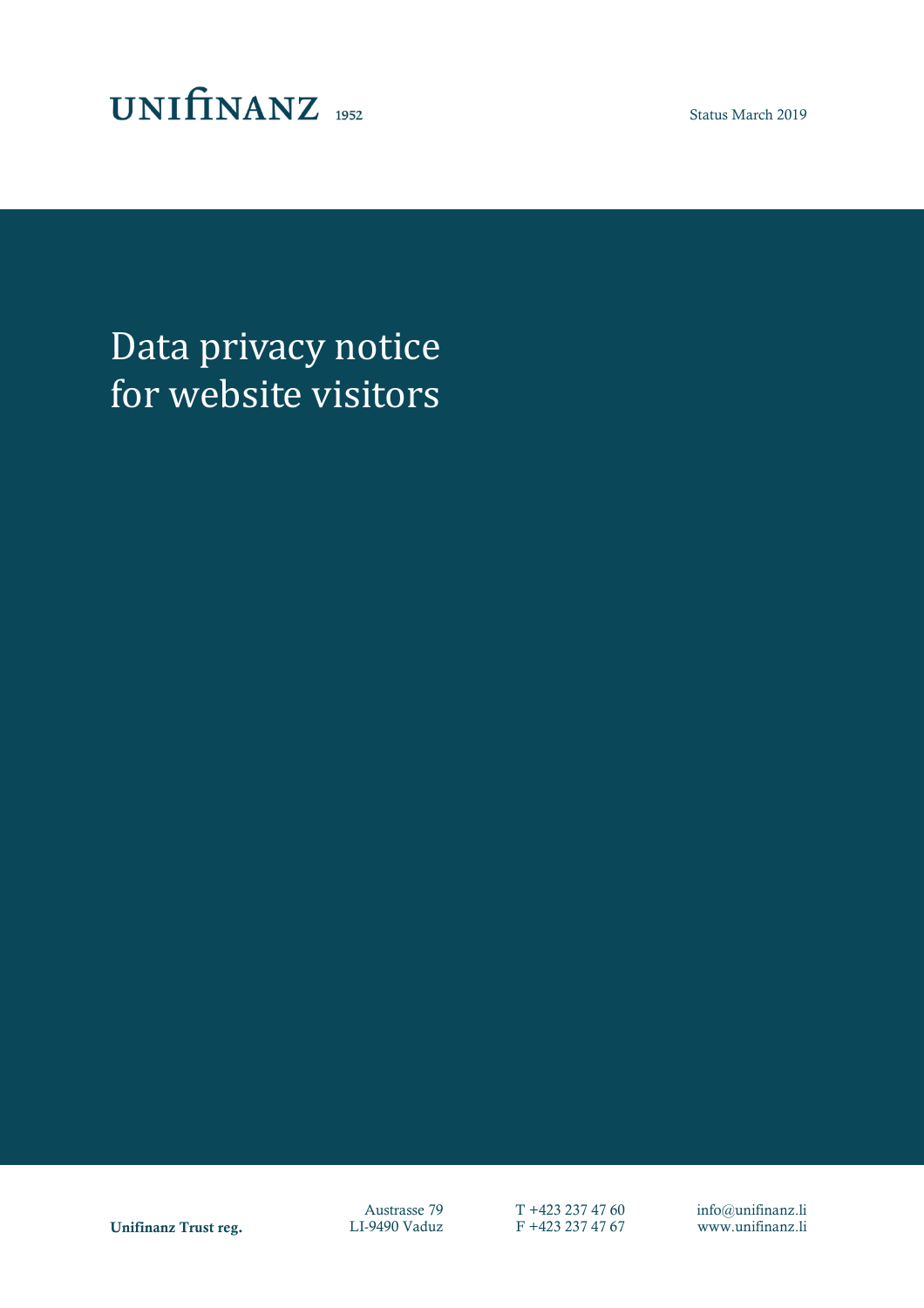## **1. An overview of data protection**

## **1.1. General information**

The following information will provide you with an easy to navigate overview of what will happen with your personal data when you visit our website. The term "personal data" comprises all data that can be used to personally identify you. For detailed information about the subject matter of data protection, please consult our Data Protection Declaration, which we have included beneath this copy.

## **1.2. Data recording on our website**

## Who is the responsible party for the recording of data on this website (i.e. the "controller")?

The data on this website is processed by the operator of the website, whose contact information is available under section "Information Required by Law" on this website.

## How do we record your data?

We collect your data as a result of your sharing of your data with us. This may, for instance be information you enter into our contact form.

Our IT systems automatically record other data when you visit our website. This data comprises primarily technical information (e.g. web browser, operating system or time the site was accessed). This information is recorded automatically when you access our website.

## What are the purposes we use your data for?

A portion of the information is generated to guarantee the error free provision of the website. Other data may be used to analyse your user patterns.

### What rights do you have as far as your information is concerned?

You have the right to receive information about the source, recipients and purposes of your archived personal data at any time without having to pay a fee for such disclosures. You also have the right to demand that your data are rectified, blocked or eradicated. Please do not hesitate to contact us at any time under the address disclosed in section "Information Required by Law" on this website if you have questions about this or any other data protection related issues. You also have the right to log a complaint with the competent supervising agency.

Moreover, under certain circumstances, you have the right to demand the restriction of the processing of your personal data. For details, please consult the Data Protection Declaration under section "Right to Restriction of Data Processing."

## **1.3. Analysis tools and tools provided by third parties**

There is a possibility that your browsing patterns will be statistically analysed when your visit our website. Such analyses are performed primarily with cookies and with what we refer to as analysis programmes. As a rule, the analyses of your browsing patterns are conducted anonymously; i.e. the browsing patterns cannot be traced back to you.

You have the option to object to such analyses or you can prevent their performance by not using certain tools. For detailed information about the tools and about your options to object, please consult our Data Protection Declaration below.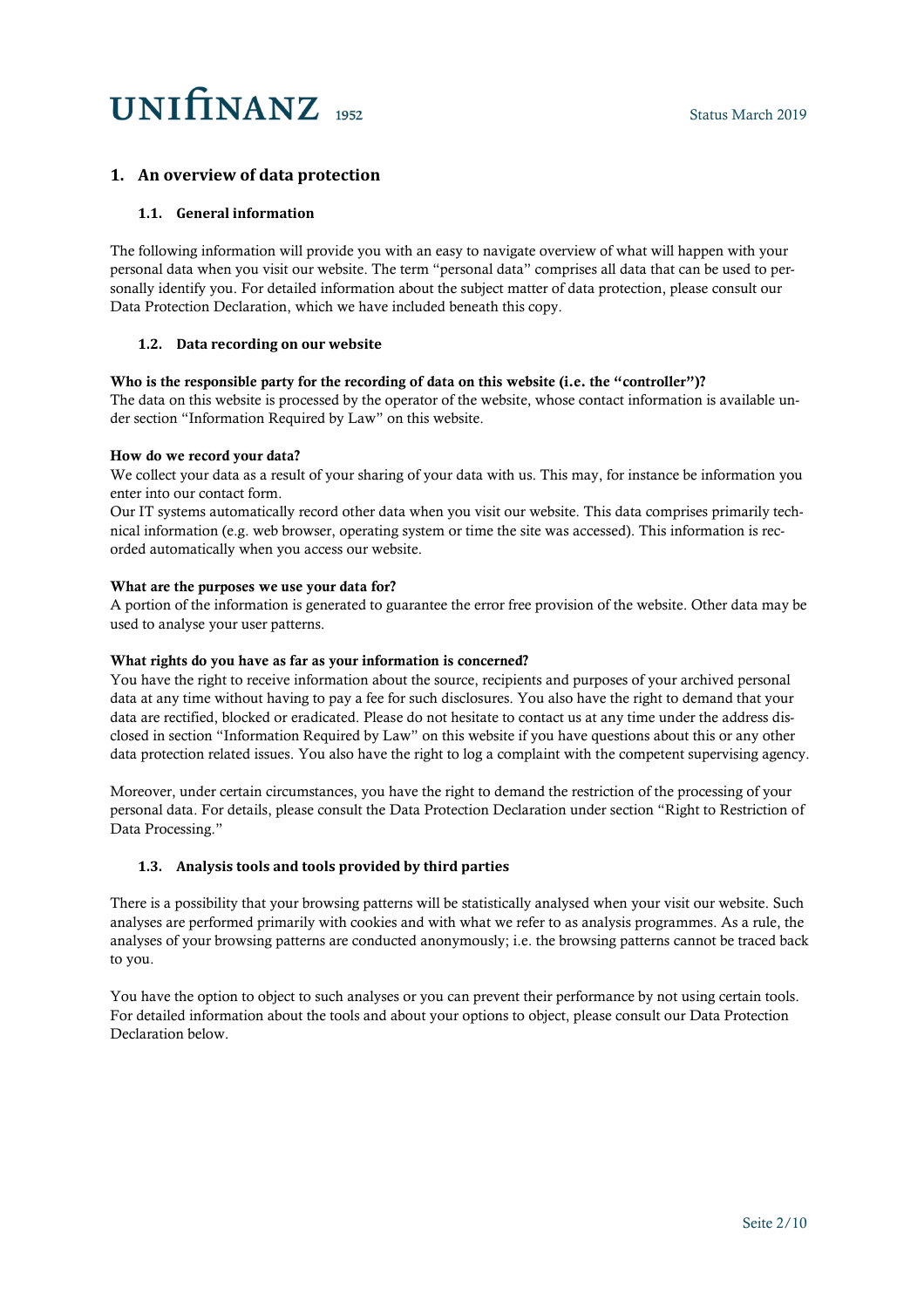## **2. General information and mandatory information**

## **2.1. Data protection**

The operators of this website and its pages take the protection of your personal data very seriously. Hence, we handle your personal data as confidential information and in compliance with the statutory data protection regulations and this Data Protection Declaration.

Whenever you use this website, a variety of personal information will be collected. Personal data comprises data that can be used to personally identify you. This Data Protection Declaration explains which data we collect as well as the purposes we use this data for. It also explains how, and for which purpose the information is collected.

We herewith advise you that the transmission of data via the Internet (i.e. through e-mail communications) may be prone to security gaps. It is not possible to completely protect data against third party access.

## **2.2. Information about the responsible party (referred to as the "controller" in the GDPR)**

The data processing controller on this website is:

Unifinanz Trust reg. Austrasse 79 LI-9490 Vaduz Phone: +423 237 47 60 E-mail: [info@unifinanz.li](mailto:info@unifinanz.li)

The controller is the natural person or legal entity that single-handedly or jointly with others makes decisions as to the purposes of and resources for the processing of personal data (e.g. names, e-mail addresses, etc.).

### **2.3. Designation of a data protection officer as mandated by law**

We have appointed the following data protection officer for our company.

Claudio A. Frick, LL.M. Datenschutzbeauftragter Austrasse 79 LI-9490 Vaduz Phone: +423 237 47 60 E-mail: [claudio.frick@unifinanz.li](mailto:claudio.frick@unifinanz.li)

## **2.4. Revocation of your consent to the processing of data**

A wide range of data processing transactions are possible only subject to your express consent. You can also revoke at any time any consent you have already given us. To do so, all you are required to do is sent us an informal notification via e-mail. This shall be without prejudice to the lawfulness of any data collection that occurred prior to your revocation.

## **2.5. Right to object to the collection of data in special cases; right to object to direct advertising (Art. 21 GDPR)**

In the event that data are processed on the basis of Art. 6 Sect. 1 lit. e or f GDPR, you have the right to at any time object to the processing of your personal data based on grounds arising from your unique situation. This also applies to any profiling based on these provisions. To determine the legal basis, on which any processing of data is based, please consult this Data Protection Declaration. If you log an objection, we will no longer process your affected personal data, unless we are in a position to present compelling protection worthy grounds for the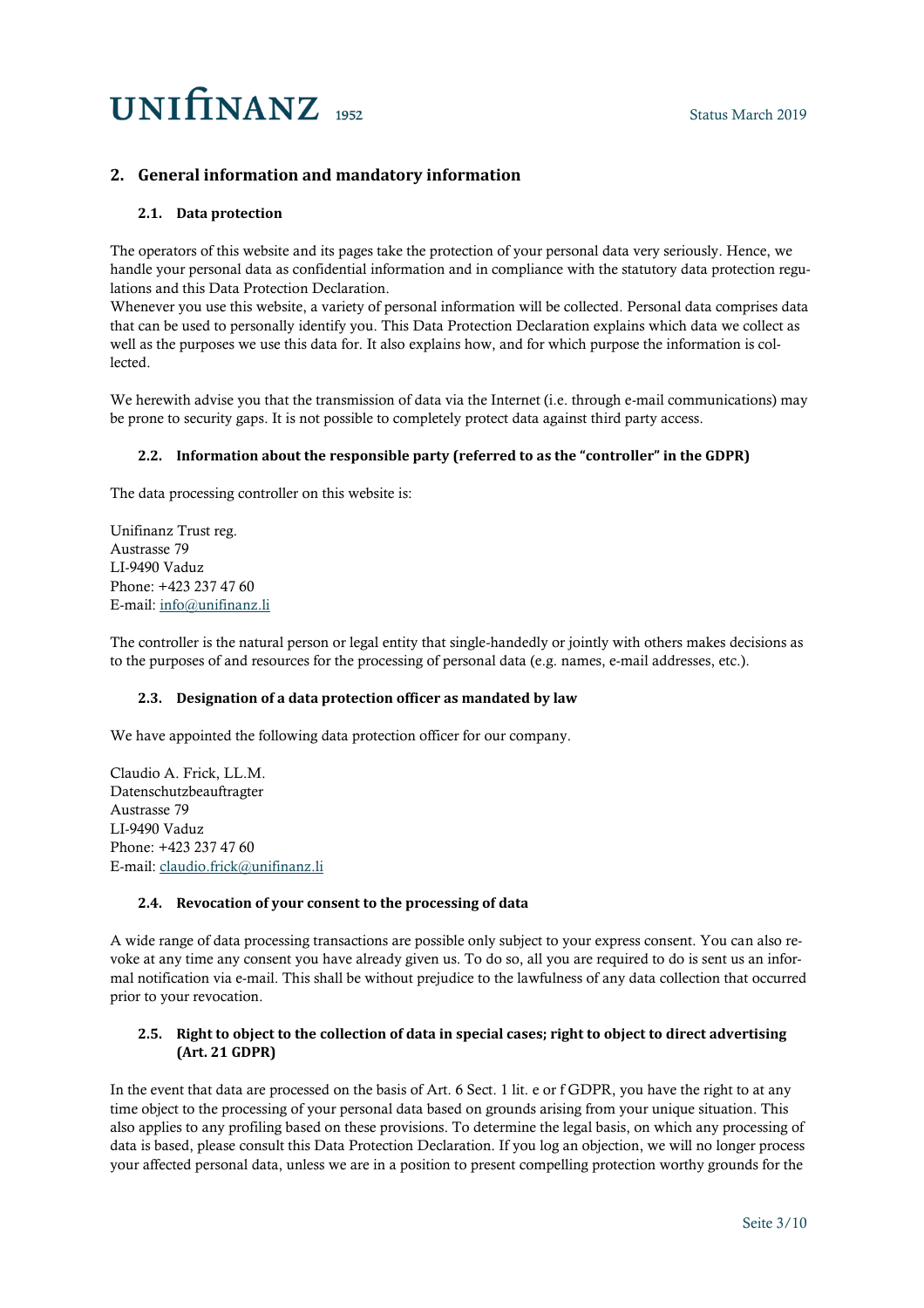processing of your data, that outweigh your interests, rights and freedoms or if the purpose of the processing is the claiming, exercising or defence of legal entitlements (objection pursuant to Art. 21 Sect. 1 GDPR).

If your personal data is being processed in order to engage in direct advertising, you have the right to at any time object to the processing of your affected personal data for the purposes of such advertising. This also applies to profiling to the extent that it is affiliated with such direct advertising. If you object, your personal data will subsequently no longer be used for direct advertising purposes (objection pursuant to Art. 21 Sect. 2 GDPR).

## **2.6. Right to log a complaint with the competent supervisory agency**

In the event of violations of the GDPR, data subjects are entitled to log a complaint. The right to log a complaint is in effect regardless of any other administrative or court proceedings available as legal recourses.

The contact details of the data protection office responsible in Liechtenstein are as follows: Datenschutzstelle Liechtenstein, Städtle 38, Postfach, FL-9490 Vaduz, Fürstentum Liechtenstein. Phone + 423 236 60 90, E-Mail: info.dss@llv.li

## **2.7. Right to data portability**

You have the right to demand that we hand over any data we automatically process on the basis of your consent or in order to fulfil a contract be handed over to you or a third party in a commonly used, machine readable format. If you should demand the direct transfer of the data to another controller, this will be done only if it is technically feasible.

## **2.8. SSL and/or TLS encryption**

For security reasons and to protect the transmission of confidential content, such as purchase orders or inquiries you submit to us as the website operator, this website uses either an SSL or a TLS encryption programme. You can recognise an encrypted connection by checking whether the address line of the browser switches from "http://" to "https://" and also by the appearance of the lock icon in the browser line.

If the SSL or TLS encryption is activated, data you transmit to us cannot be read by third parties.

## **2.9. Information about, blockage, rectification and eradication of data**

Within the scope of the applicable statutory provisions, you have the right to at any time demand information about your archived personal data, their source and recipients as well as the purpose of the processing of your data. You may also have a right to have your data rectified, blocked or eradicated. If you have questions about this subject matter or any other questions about personal data, please do not hesitate to contact us at any time.

## **2.10. Right to demand processing restrictions**

You have the right to demand the imposition of restrictions as far as the processing of your personal data is concerned. To do so, you may contact us at any time at the address provided in section "Information Required by Law." The right to demand restriction of processing applies in the following cases:

- In the event that you should dispute the correctness of your data archived by us, we will usually need some time to verify this claim. During the time that this investigation is ongoing, you have the right to demand that we restrict the processing of your personal data.
- If the processing of your personal data was/is conducted in an unlawful manner, you have the option to demand the restriction of the processing of your data in lieu of demanding the eradication of this data.
- If we do not need your personal data any longer and you need it to exercise, defend or claim legal entitlements, you have the right to demand the restriction of the processing of your personal data instead of its eradication.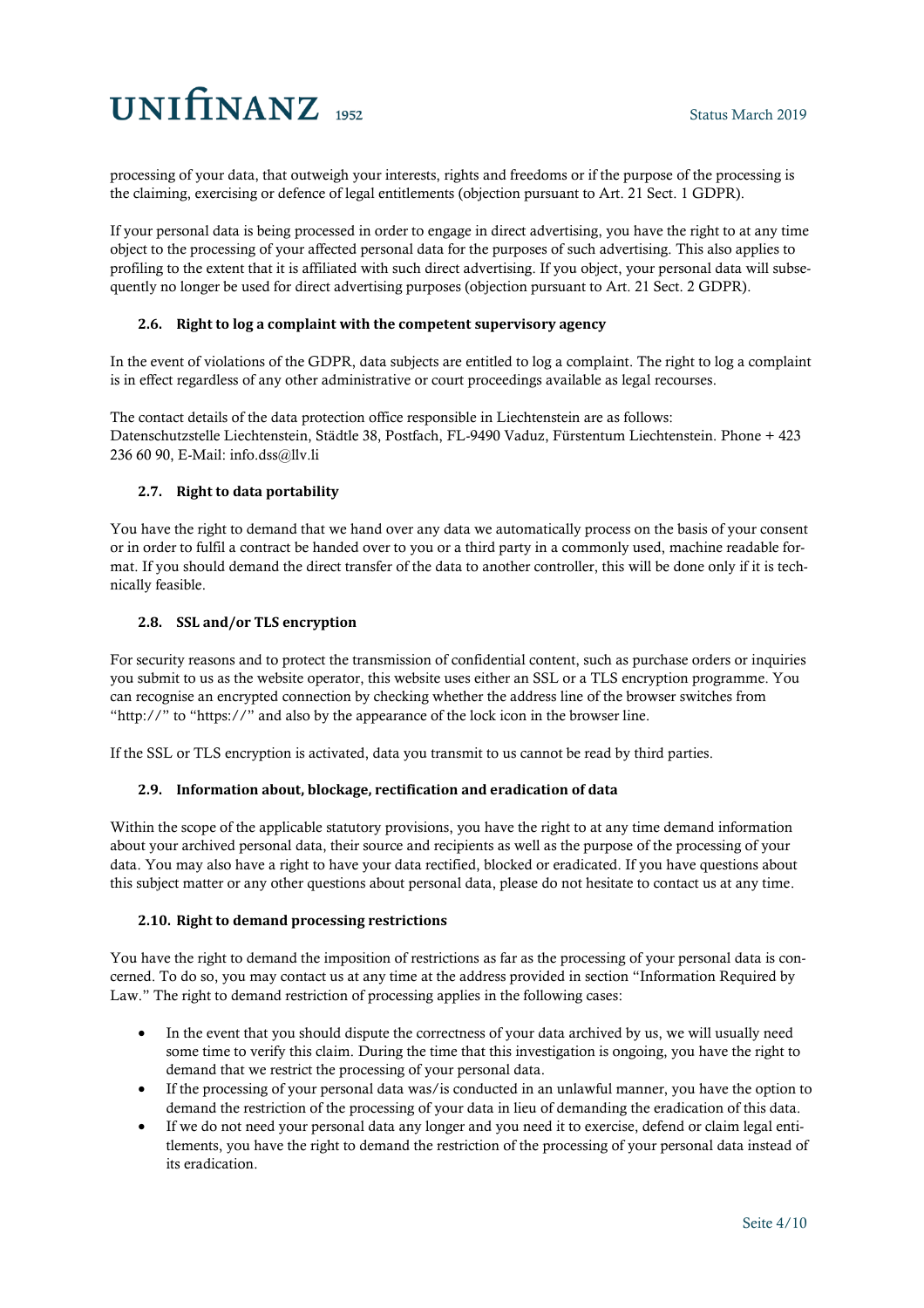• If you have raised an objection pursuant to Art. 21 Sect. 1 GDPR, your rights and our rights will have to be weighed against each other. As long as it has not been determined whose interests prevail, you have the right to demand a restriction of the processing of your personal data.

If you have restricted the processing of your personal data, these data – with the exception of their archiving – may be processed only subject to your consent or to claim, exercise or defend legal entitlements or to protect the rights of other natural persons or legal entities or for important public interest reasons cited by the European Union or a member state of the EU.

## **3. Recording of data on our website**

## **3.1. Cookies**

In some instances, our website and its pages use so-called cookies. Cookies do not cause any damage to your computer and do not contain viruses. The purpose of cookies is to make our website more user friendly, effective and more secure. Cookies are small text files that are placed on your computer and stored by your browser.

Most of the cookies we use are so-called "session cookies." They are automatically deleted after your leave our site. Other cookies will remain archived on your device until you delete them. These cookies enable us to recognise your browser the next time you visit our website.

You can adjust the settings of your browser to make sure that you are notified every time cookies are placed and to enable you to accept cookies only in specific cases or to exclude the acceptance of cookies for specific situations or in general and to activate the automatic deletion of cookies when you close your browser. If you deactivate cookies, the functions of this website may be limited.

Cookies that are required for the performance of the electronic communications transaction or to provide certain functions you want to use (e.g. the shopping cart function), are stored on the basis of Art. 6 Sect. 1 lit. f GDPR. The website operator has a legitimate interest in storing cookies to ensure the technically error free and optimised provision of the operator's services. If other cookies (e.g. cookies for the analysis of your browsing patterns) should be stored, they are addressed separately in this Data Protection Declaration.

## **3.2. Server log files**

The provider of this website and its pages automatically collects and stores information in so-called server log files, which your browser communicates to us automatically. The information comprises:

- The type and version of browser used
- The used operating system
- Referrer URL
- The hostname of the accessing computer
- The time of the server inquiry
- The IP address

This data is not merged with other data sources.

This data is recorded on the basis of Art. 6 Sect. 1 lit. f GDPR. The operator of the website has a legitimate interest in the technically error free depiction and the optimization of the operator's website. In order to achieve this, server log files must be recorded.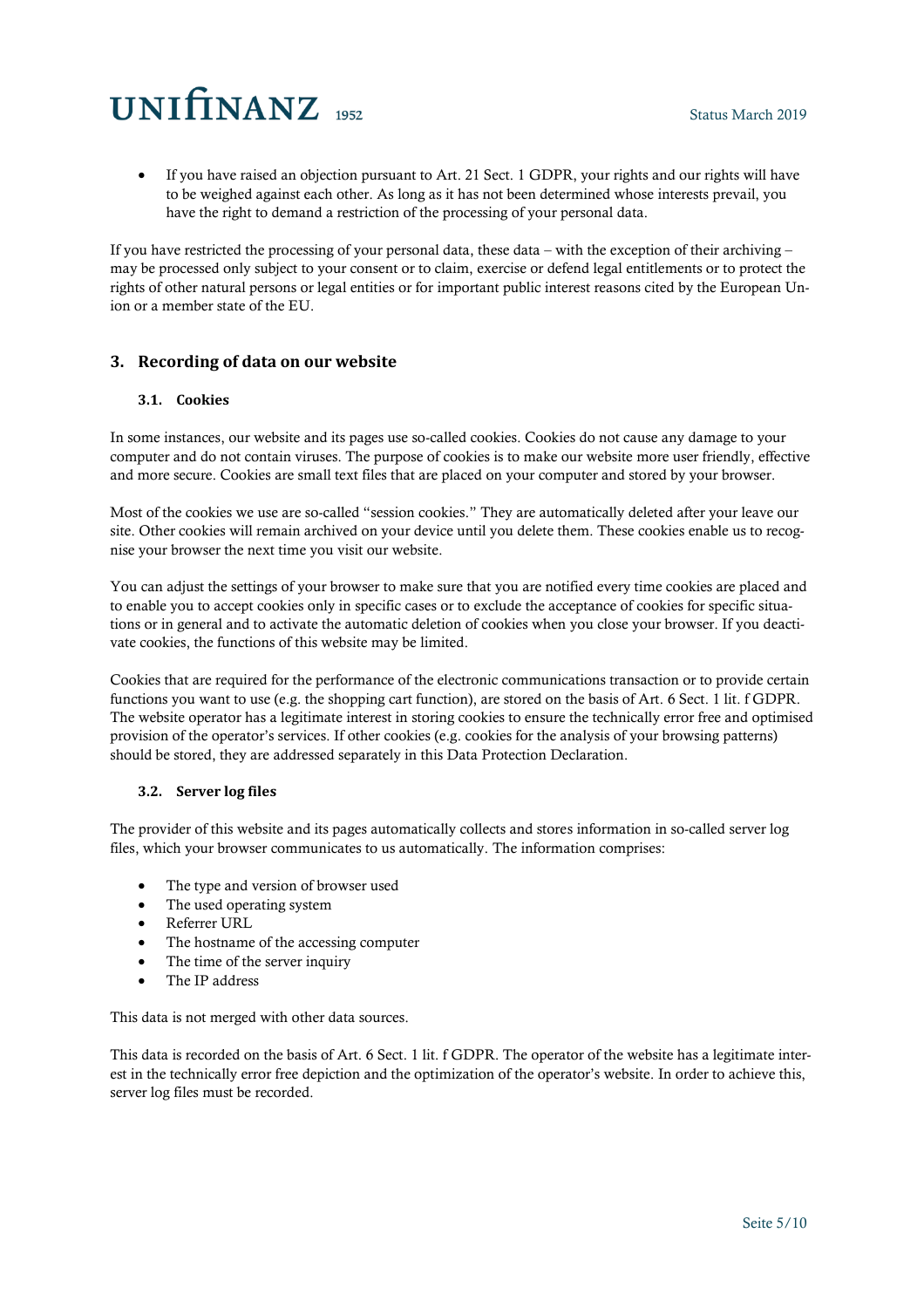## **4. Social media**

## **4.1. Facebook plug-ins (Like & Share button)**

We have integrated plug-ins of the social network Facebook, provided by Facebook Inc., 1 Hacker Way, Menlo Park, California 94025, USA, on our website. You will be able to recognise Facebook plug-ins by the Facebook logo or the "Like" button on our website. An overview of the Facebook plug-ins is available under the following link: [https://developers.facebook.com/docs/plugins/.](https://developers.facebook.com/docs/plugins/)

Whenever you visit our website and its pages, the plug-in will establish a direct connection between your browser and the Facebook server. As a result, Facebook will receive the information that you have visited our website with your plug-in. However, if you click the Facebook "Like" button while you are logged into your Facebook account, you can link the content of our website and its pages with your Facebook profile. As a result, Facebook will be able to allocate the visit to our website and its pages to your Facebook user account. We have to point out, that we as the provider of the website do not have any knowledge of the transferred data and its use by Facebook. For more detailed information, please consult the Data Privacy Declaration of Facebook at: [https://www.facebook.com/privacy/explanation.](https://www.facebook.com/privacy/explanation)

If you do not want Facebook to be able to allocate your visit to our website and its pages to your Facebook user account, please log out of your Facebook account while you are on our website.

The use of the Facebook plug-in is based on Art. 6 Sect. 1 lit. f GDPR. The operator of the website has a legitimate interest in being as visible as possible on social media.

### **4.2. LinkedIn plug-in**

Our website uses functions of the LinkedIn network. The provider is LinkedIn Corporation, 2029 Stierlin Court, Mountain View, CA 94043, USA.

Any time you access one of our sites that contains functions of LinkedIn, a connection to LinkedIn's servers is established. LinkedIn is notified that you have visited our websites with your IP address. If you click on LinkedIn's "Recommend" button and are logged into your LinkedIn account at the time, LinkedIn will be in a position to allocate your visit to our website to your user account. We have to point out that we as the provider of the websites do not have any knowledge of the content of the transferred data and its use by LinkedIn.

The use of the LinkedIn plug-in is based on Art. 6 Sect. 1 lit. f GDPR. The operator of the website has a legitimate interest in being as visible as possible on social media.

For further information on this subject, please consult LinkedIn's Data Privacy Declaration at: [https://www.linkedin.com/legal/privacy-policy.](https://www.linkedin.com/legal/privacy-policy)

#### **4.3. XING plug-in**

Our website uses functions of the XING network. The provider is the XING AG, Dammtorstraße 29-32, 20354 Hamburg, Germany.

Any time one of our sites/pages that contains functions of XING is accessed, a connection with XING's servers is established. As far as we know, this does not result in the archiving of any personal data. In particular, the service does not store any IP addresses or analyse user patterns.

The use of the XING plug-in is based on Art. 6 Sect. 1 lit. f GDPR. The operator of the website has a legitimate interest in being as visible as possible on social media.

For more information on data protection and the XING share button please consult the Data Protection Declaration of Xing at[: https://www.xing.com/app/share?op=data\\_protection.](https://www.xing.com/app/share?op=data_protection)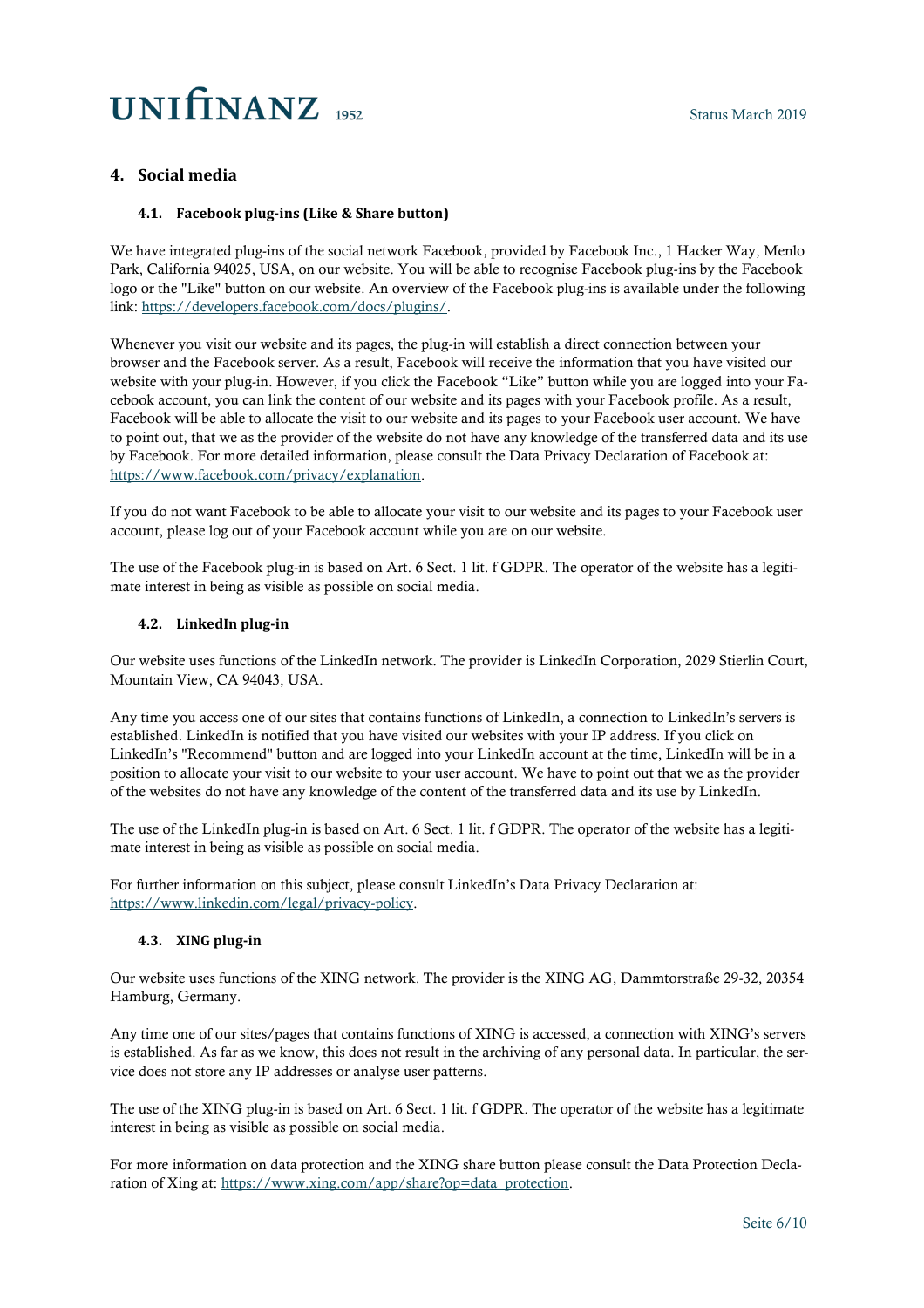## **5. Analysis tools and advertising**

## **5.1. Google Analytics**

This website uses functions of the web analysis service Google Analytics. The provider of this service is Google Ireland Limited ("Google"), Gordon House, Barrow Street, Dublin 4, Ireland.

Google Analytics uses so-called cookies. Cookies are text files, which are stored on your computer and that enable an analysis of the use of the website by users. The information generated by cookies on your use of this website is usually transferred to a Google server in the United States, where it is stored.

The storage of Google Analytics cookies and the utilization of this analysis tool are based on Art. 6 Sect. 1 lit. f GDPR. The operator of this website has a legitimate interest in the analysis of user patterns to optimize both, the services offered online and the operator's advertising activities.

### **5.2. IP anonymization**

On this website, we have activated the IP anonymization function. As a result, your IP address will be abbreviated by Google within the member states of the European Union or in other states that have ratified the Convention on the European Economic Area prior to its transmission to the United States. The full IP address will be transmitted to one of Google's servers in the United States and abbreviated there only in exceptional cases. On behalf of the operator of this website, Google shall use this information to analyse your use of this website to generate reports on website activities and to render other services to the operator of this website that are related to the use of the website and the Internet. The IP address transmitted in conjunction with Google Analytics from your browser shall not be merged with other data in Google's possession.

#### **5.3. Browser plug-in**

You do have the option to prevent the archiving of cookies by making pertinent changes to the settings of your browser software. However, we have to point out that in this case you may not be able to use all of the functions of this website to their fullest extent. Moreover, you have the option prevent the recording of the data generated by the cookie and affiliated with your use of the website (including your IP address) by Google as well as the processing of this data by Google by downloading and installing the browser plug-in available under the following link: [https://tools.google.com/dlpage/gaoptout?hl=en.](https://tools.google.com/dlpage/gaoptout?hl=en)

## **5.4. Objection to the recording of data**

You have the option to prevent the recording of your data by Google Analytics by clicking on the following link. This will result in the placement of an opt out cookie, which prevents the recording of your data during future visits to this website: Google Analytics deactivation.

For more information about the handling of user data by Google Analytics, please consult Google's Data Privacy Declaration at: [https://support.google.com/analytics/answer/6004245?hl=en.](https://support.google.com/analytics/answer/6004245?hl=de)

## **5.5. Contract data processing**

We have executed a contract data processing agreement with Google and are implementing the stringent provisions of the German data protection agencies to the fullest when using Google Analytics.

## **5.6. Archiving period**

Data on the user or incident level stored by Google linked to cookies, user IDs or advertising IDs (e.g. DoubleClick cookies, Android advertising ID) will be anonymized or deleted after 14 months. For details please click the following link[: https://support.google.com/analytics/answer/7667196?hl=de](https://support.google.com/analytics/answer/7667196?hl=de)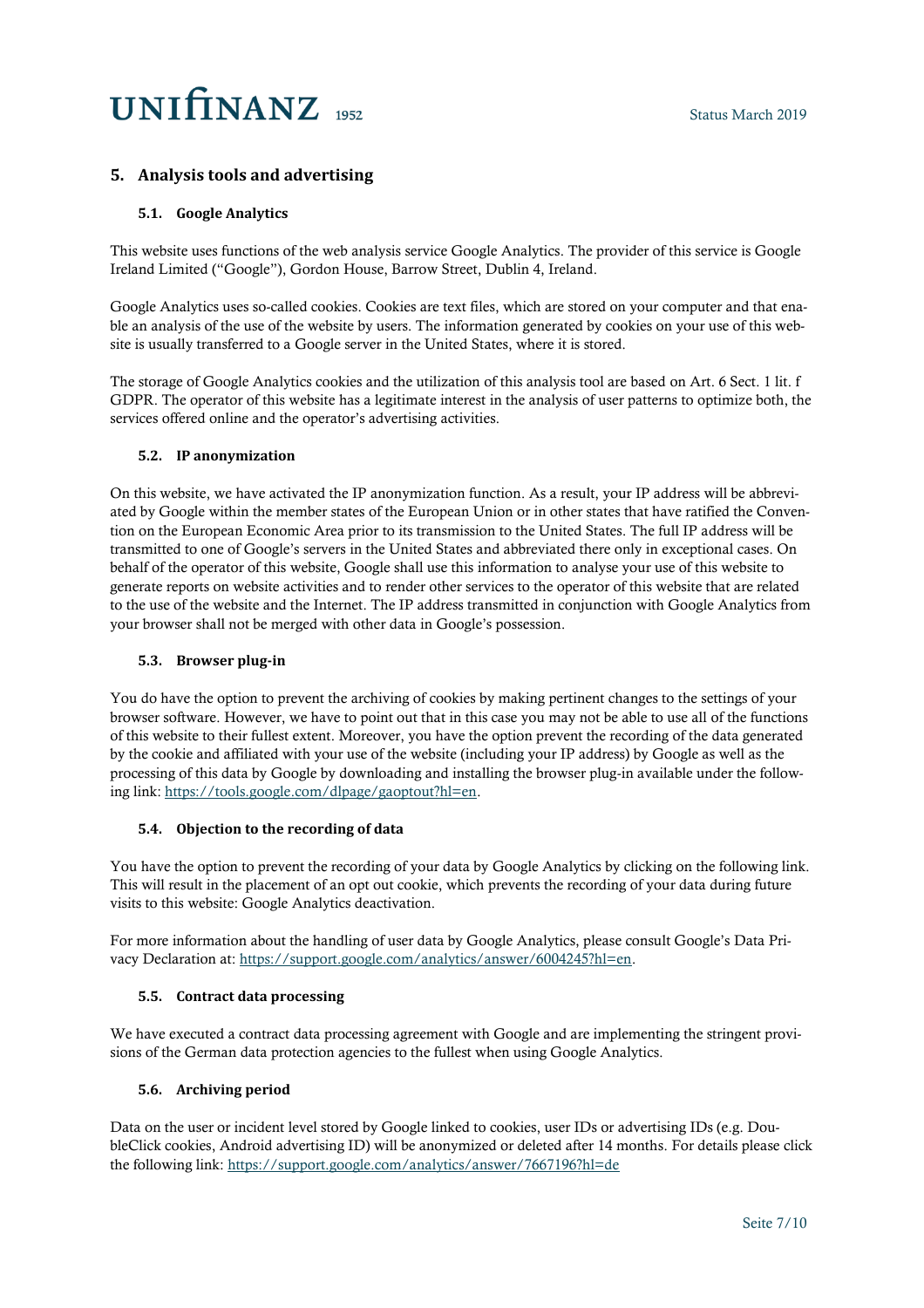### **5.7. Google Ads and Google Conversion Tracking**

This website uses Google Ads. Ads is an online promotional program of Google Ireland Limited ("Google"), Gordon House, Barrow Street, Dublin 4, Ireland.

In conjunction with Google Ads, we use a tool called Conversion Tracking. If you click on an ad posted by Google, a cookie for Conversion Tracking purposes will be placed. Cookies are small text files the web browser places on the user's computer. These cookies expire after 30 days and are not used to personally identify users. If the user visits certain pages of this website and the cookie has not yet expired, Google and we will be able to recognise that the user has clicked on an ad and has been linked to this page.

A different cookie is allocated to every Google Ads customer. These cookies cannot be tracked via websites of Ads customers. The information obtained with the assistance of the Conversion cookie is used to generate Conversion statistics for Ads customers who have opted to use Conversion Tracking. The users receive the total number of users that have clicked on their ads and have been linked to a page equipped with a Conversion Tracking tag. However, they do not receive any information that would allow them to personally identify these users. If you do not want to participate in tracking, you have the option to object to this use by easily deactivating the Google Conversion Tracking cookie via your web browser under user settings. If you do this, you will not be included in the Conversion Tracking statistics.

The storage of "Conversion" cookies and the use of this tracking tool are based on Art. 6 Sect. 1 lit. f GDPR. The website operator has a legitimate interest in the analysis of user patterns, in order to optimize the operator's web offerings and advertising.

To review more detailed information about Google Ads and Google Conversion Tracking, please consult the Data Privacy Policies of Google at: [https://policies.google.com/privacy?hl=en.](https://policies.google.com/privacy?hl=en)

You can set up your browser in such a manner that you will be notified anytime cookies are placed and you can permit cookies only in certain cases or exclude the acceptance of cookies in certain instances or in general and you can also activate the automatic deletion of cookies upon closing of the browser. If you deactivate cookies, the functions of this website may be limited.

### **5.8. Facebook Pixel**

To measure our conversion rates, our website uses the visitor activity pixel of Facebook, Facebook Inc., 1601 S. California Ave, Palo Alto, CA 94304, USA ("Facebook").

This tool allows the tracking of page visitors after they have been linked to the website of the provider after clicking on a Facebook ad. This makes it possible to analyse the effectiveness of Facebook ads for statistical and market research purposes and to optimize future advertising campaigns.

For us as the operators of this website, the collected data is anonymous. We are not in a position to arrive at any conclusions as to the identity of users. However, Facebook archives the information and processes it, so that it is possible to make a connection to the respective user profile and Facebook is in a position to use the data for its own promotional purposes in compliance with the [Facebook Data Usage Policy.](https://www.facebook.com/about/privacy/) This enables Facebook to display ads on Facebook pages as well as in locations outside of Facebook. We as the operator of this website have no control over the use of such data.

The use of Facebook Pixel is based on Art. 6 Sect. 1 lit. f GDPR. The operator of the website has a legitimate interest in effective advertising campaigns, which also include social media.

In Facebook's Data Privacy Policies, you will find additional information about the protection of your privacy at[: https://www.facebook.com/about/privacy/.](https://www.facebook.com/about/privacy/)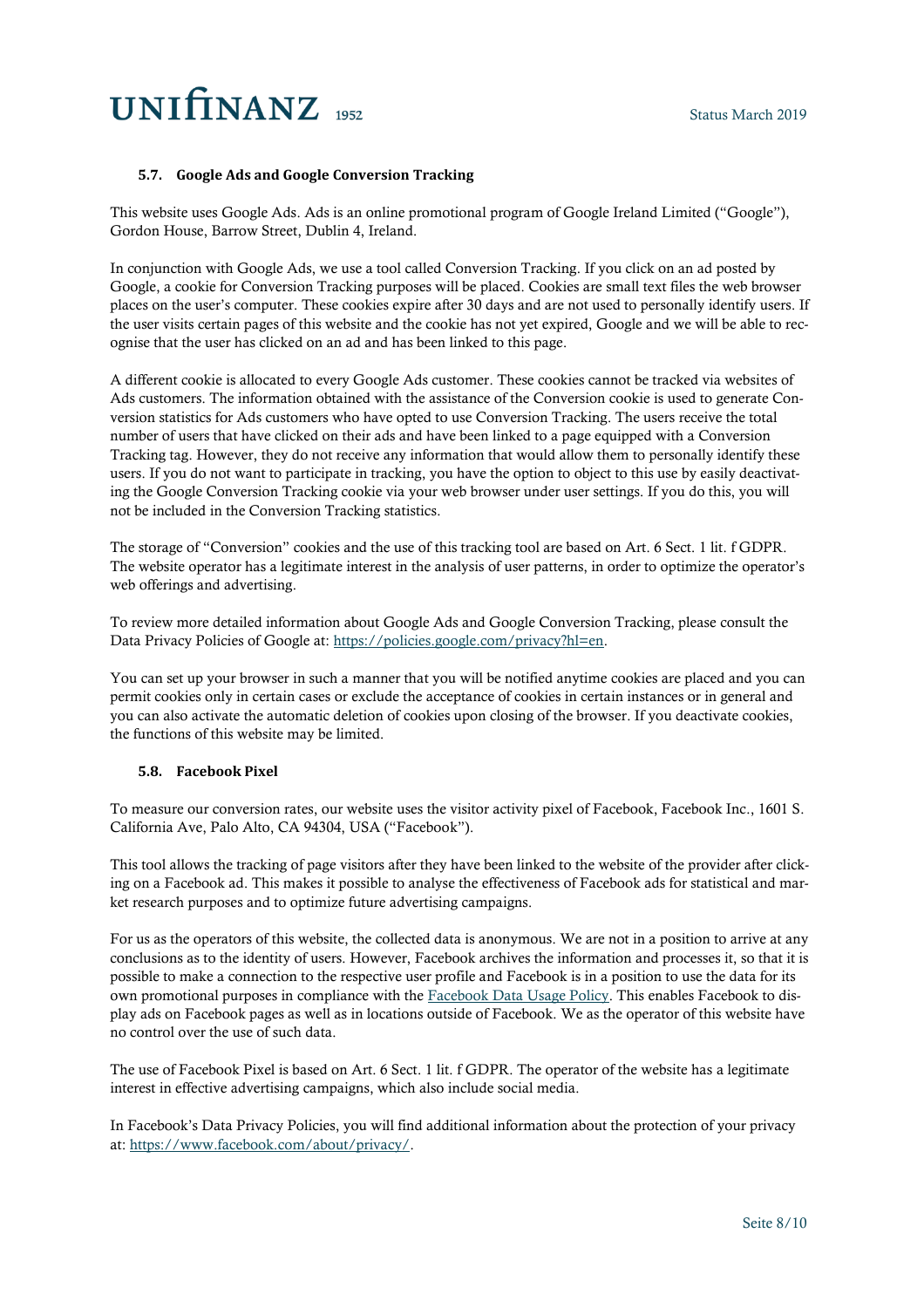You also have the option to deactivate the remarketing function "Custom Audiences" in the ad settings section under [https://www.facebook.com/ads/preferences/?entry\\_product=ad\\_settings\\_screen.](https://www.facebook.com/ads/preferences/?entry_product=ad_settings_screen) To do this, you first have to log into Facebook.

If you do not have a Facebook account, you can deactivate any user based advertising by Facebook on the website of the European Interactive Digital Advertising Alliance: [http://www.youronlinechoices.com/de/praf](http://www.youronlinechoices.com/de/praferenzmanagement/)[erenzmanagement/.](http://www.youronlinechoices.com/de/praferenzmanagement/)

## **6. Newsletter**

### **6.1. Newsletter data**

If you would like to subscribe to the newsletter offered on this website, we will need from you an e-mail address as well as information that allow us to verify that you are the owner of the e-mail address provided and consent to the receipt of the newsletter. No further data shall be collected or shall be collected only on a voluntary basis. We shall use such data only for the sending of the requested information and shall not share such data with any third parties.

The processing of the information entered into the newsletter subscription form shall occur exclusively on the basis of your consent (Art. 6 Sect. 1 lit. a GDPR). You may revoke the consent you have given to the archiving of data, the e-mail address and the use of this information for the sending of the newsletter at any time, for instance by clicking on the "Unsubscribe" link in the newsletter. This shall be without prejudice to the lawfulness of any data processing transactions that have taken place to date.

The data you archive with us for the purpose of the newsletter subscription shall be archived by us until you unsubscribe from the newsletter. Once you cancel your subscription to the newsletter, the data shall be deleted. This shall not affect data we have been archiving for other purposes.

## **6.2. MailChimp**

This website uses the services of MailChimp to send out its newsletters. The provider is the Rocket Science Group LLC, 675 Ponce De Leon Ave NE, Suite 5000, Atlanta, GA 30308, USA.

Among other things, MailChimp is a service that can be deployed to organise and analyse the sending of newsletters. Whenever you enter data for the purpose of subscribing to a newsletter (e.g. your e-mail address), the information is stored on MailChimp servers in the United States.

MailChimp is in possession of a certification that is in compliance with the "EU-US-Privacy-Shield." The "Privacy-Shield" is a compact between the European Union (EU) and the United States of America (USA) that aims to warrant the compliance with European data protection standards in the United States.

With the assistance of the MailChimp tool, we can analyse the performance of our newsletter campaigns. If you open an e-mail that has been sent through the MailChimp tool, a file that has been integrated into the e-mail (a so-called web-beacon) connects to MailChimp's servers in the United States. As a result, it can be determined whether a newsletter message has been opened and which links the recipient possibly clicked on. Technical information is also recorded at that time (e.g. the time of access, the IP address, type of browser and operating system). This information cannot be allocated to the respective newsletter recipient. Their sole purpose is the performance of statistical analyses of newsletter campaigns. The results of such analyses can be used to tailor future newsletters to the interests of their recipients more effectively.

If you do not want to permit an analysis by MailChimp, you must unsubscribe from the newsletter. We provide a link for you to do this in every newsletter message. Moreover, you can also unsubscribe from the newsletter right on the website.